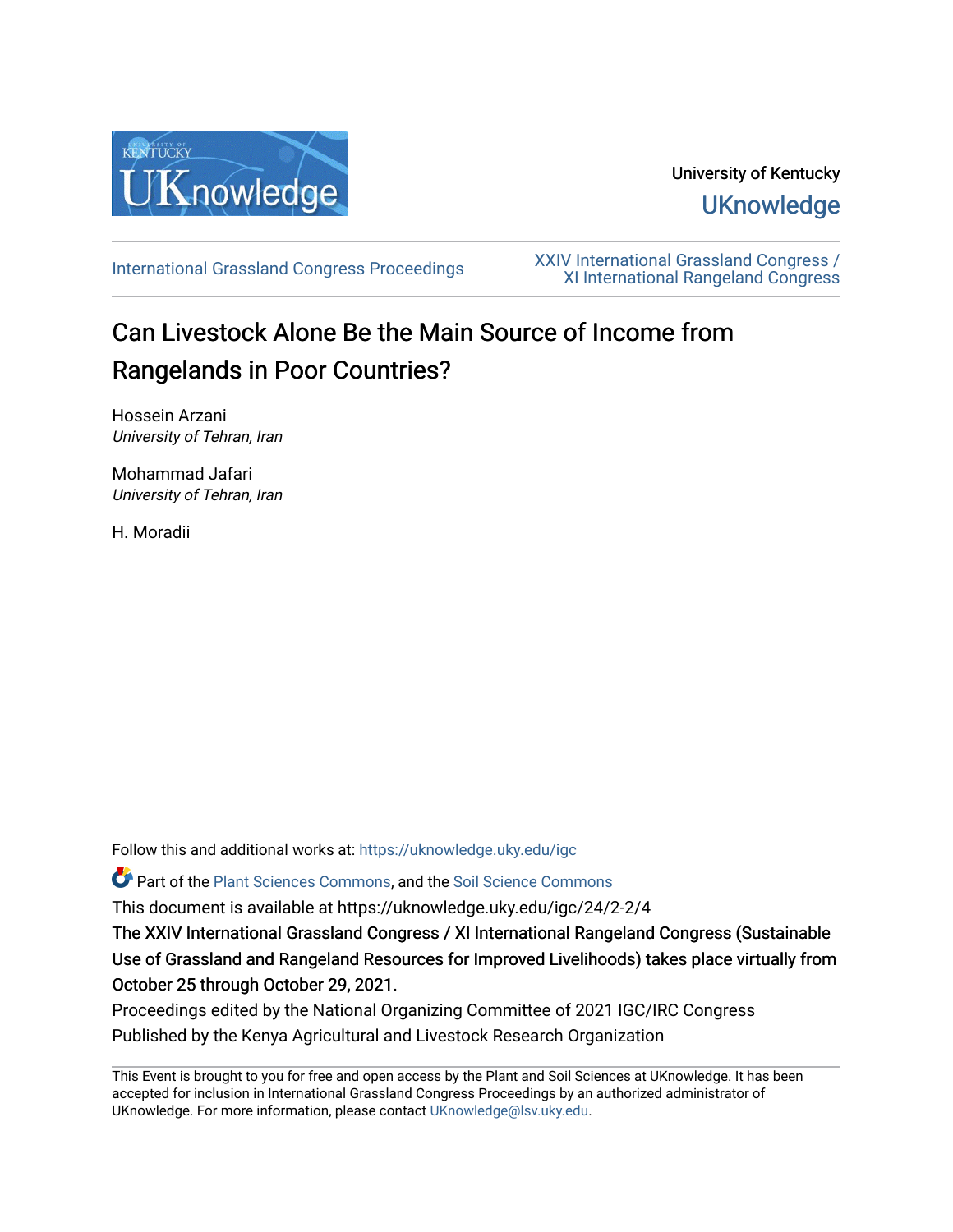# **Can livestock alone be the main source of income from rangelands in poor countries?**

## 1- H. Arzani, *harzani@ut.ac.ir*, 2- M. jafari, [m.jafari@ut.ac.i,](mailto:m.jafari@ut.ac.i) 3- H. Moradi,

**Key words**: landholder population, multiple use, livestock grazing, economy

**Abstract:** In many countries due to the high population of land holders, there is insufficient range area for each land holder to cover all life expenses. In such places, the income of only livestock in rangelands is not enough to cover living expenses of landholders. The ideas in this paper suggest that researchers should create and explore economic models that incorporate the multiple use concept in rangelands and show how multiple uses are compatible with livestock grazing and to sustain the livelihood of rangeland families.

### **Introduction.**

In many areas, landholders have a sufficient area of rangeland to utilize for livestock production to provide enough income for the landholder family. But many countries have insufficient range area to support economic viability of the high number of landholders engaged in pastoralism. This issue was highlighted at Townville in Australia at an IRC meeting Grice and Hodgkinson 1999. It is necessary to consider a multiple use of rangelands concept in such areas to promote the economic and environmental wellbeing of the people who depend on rangelands for a living. The object of this paper is to discuss this concept with reference to Iran.

### **Materials and methods**:

The research was carried out in Larack Rangeland north of Alborz province of Iran. The area is located between 36 $\degree$  7′ 59" to 36 $\degree$  9′ 49" latitude and 51 $\degree$  12′ 1" to 51 $\degree$  13′ 20" longitude with the area of 600 hectares. It is mountainous with moderately depth soil.

On this rangeland, there are no limitations with drinking water for livestock in terms in terms of water quality, the distance between watering points or water quantity. Average annual rainfall is 750 mm. The landholders are nomadic people who belong to the Sangsari group. Maps of topography, geology, soil, water resources, climate and vegetation are available.

Forage production was measured using a double-sampling procedure (Arzani and King 1994) using 10 1.0 m<sup>2</sup> quadrats along 4,100 m random transects in each main vegetation type. Range condition was assessed in terms of four factors, namely vegetation cover, level of soil erosion, plant composition and vigor, classes suggested by Parker (1969). Production sent to market was calculated, based on grazing capacity consultation with landholders. In terms of grazing management, three factors important factors (forage production, watering resources and sensivity of soil to erosion) were considered

# **Results:**

The total area of the rangelands that was recognized as suitable for livestock.grazing was estimated considering forage, water and sensivity of soil to erosion.

| Thore is Organized themely or regulation types for 100 days graaniz |       |                               |              |                   |  |
|---------------------------------------------------------------------|-------|-------------------------------|--------------|-------------------|--|
| AU for 100 days                                                     | A.U.M | Available forage <sup>6</sup> | Area hectare | Vegetation type   |  |
| 234                                                                 | 781   | 90                            | 246.5        | Ag.in-Fe.pe-Di.ca |  |
|                                                                     |       |                               |              | $Ag.in-As.go$     |  |
|                                                                     | 248   |                               |              | $Hy.pe-Ac.mi-$    |  |

**Table 1. Grazing capacity of vegetation types for 100 days grazing**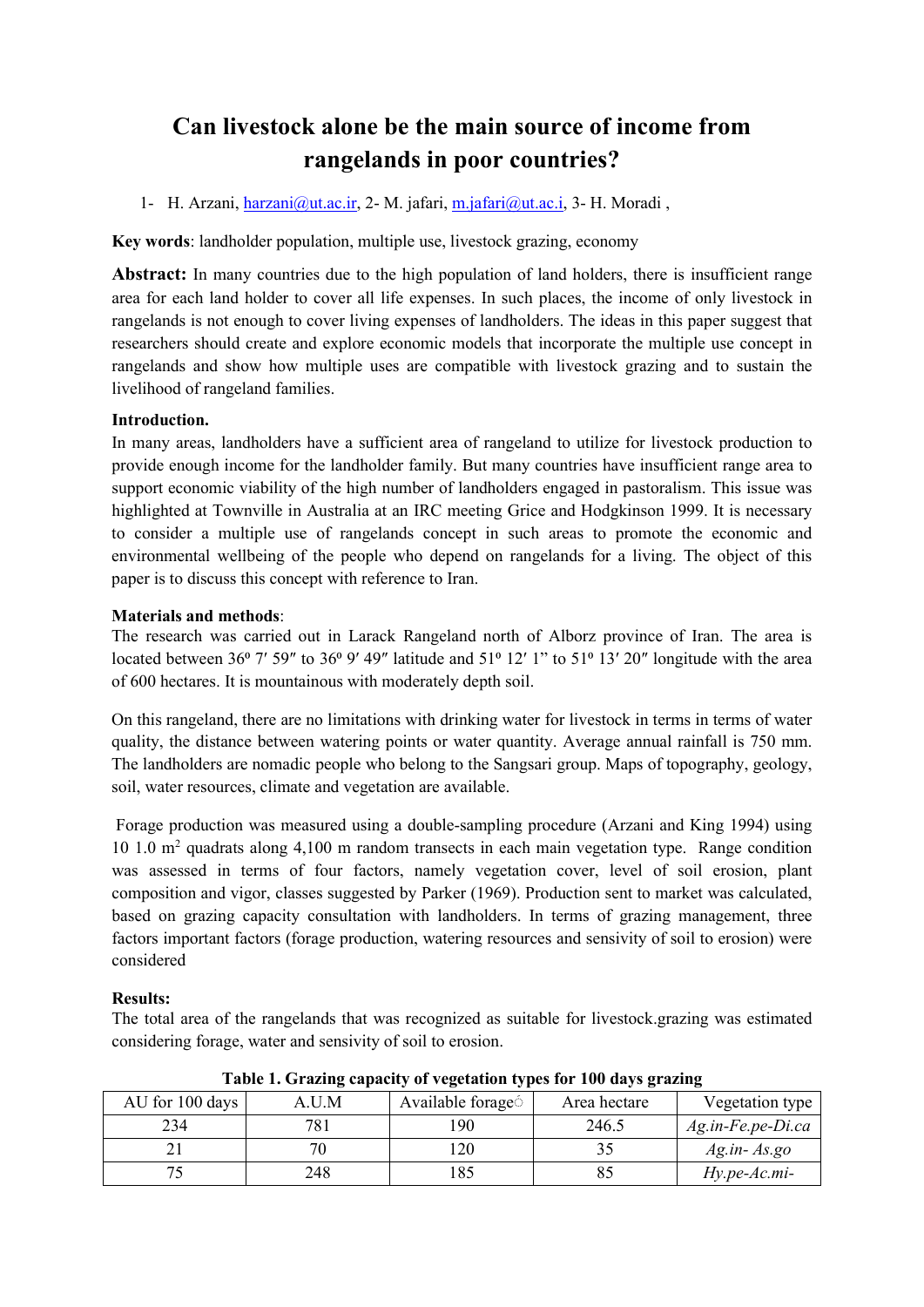|     |                |                          |       | Pe.grass        |
|-----|----------------|--------------------------|-------|-----------------|
| 188 | $\sim$<br>02 i | 200                      | 188   | $Di.ca - Fe.ov$ |
| 518 | 726            | $\overline{\phantom{0}}$ | 554.5 | Sum             |

### **Table 2. Forage production (kg), available forage (kg), Range condition in vegetation types of larak rangeland**

| Condition<br>Trend | Range<br>condition | Available | Available | Forage     |                  |                |
|--------------------|--------------------|-----------|-----------|------------|------------------|----------------|
|                    |                    | F. to All | forage    | Production | Vegetation type  | No.            |
|                    |                    | forage    | (kg/ha)   | (kg/ha)    |                  |                |
| Positive           | Good               | 42.22     | 190       | 450        | $Ag.in-Fe.pe-$   |                |
|                    |                    |           |           |            | Di.ca            |                |
| Negative           | Poor               | 41.37     | 120       | 290        | $Ag.in-As.go$    | $\overline{2}$ |
| Constant           | Fair               | 46.83     | 185       | 395        | Hy.pe-Ac.mi-     |                |
|                    |                    |           |           |            | Pe.grass         |                |
| Positive           | Good               | 46.51     | 200       | 430        | $Di.ca - Fe.gov$ |                |



# **Figure 1. Classification of rangeland suitability for livestock grazing based on FAO 1991 classification**

Based on grazing capacity of the rangeland type and interviews with landholders the income and expenses from livestock grazing in the Larak rangeland area are given in Table 4. The income comes from selling livestock and milk products and the costs of keeping animals include medicine, hand feeding, and labour, an average income of 230000000 rials is produced.

| Table 4. Hitchite of hytototh grazing the Laran rangeland |                                         |  |  |  |
|-----------------------------------------------------------|-----------------------------------------|--|--|--|
| 518                                                       | Number of Livestock                     |  |  |  |
| Rial 1800000000                                           | Cost of medicine, hand feeding, rancher |  |  |  |
| Rial 4000000000                                           | Income of meat and milk                 |  |  |  |

|  | Table 4. Income of livestock grazing the Larak rangeland |
|--|----------------------------------------------------------|
|  |                                                          |